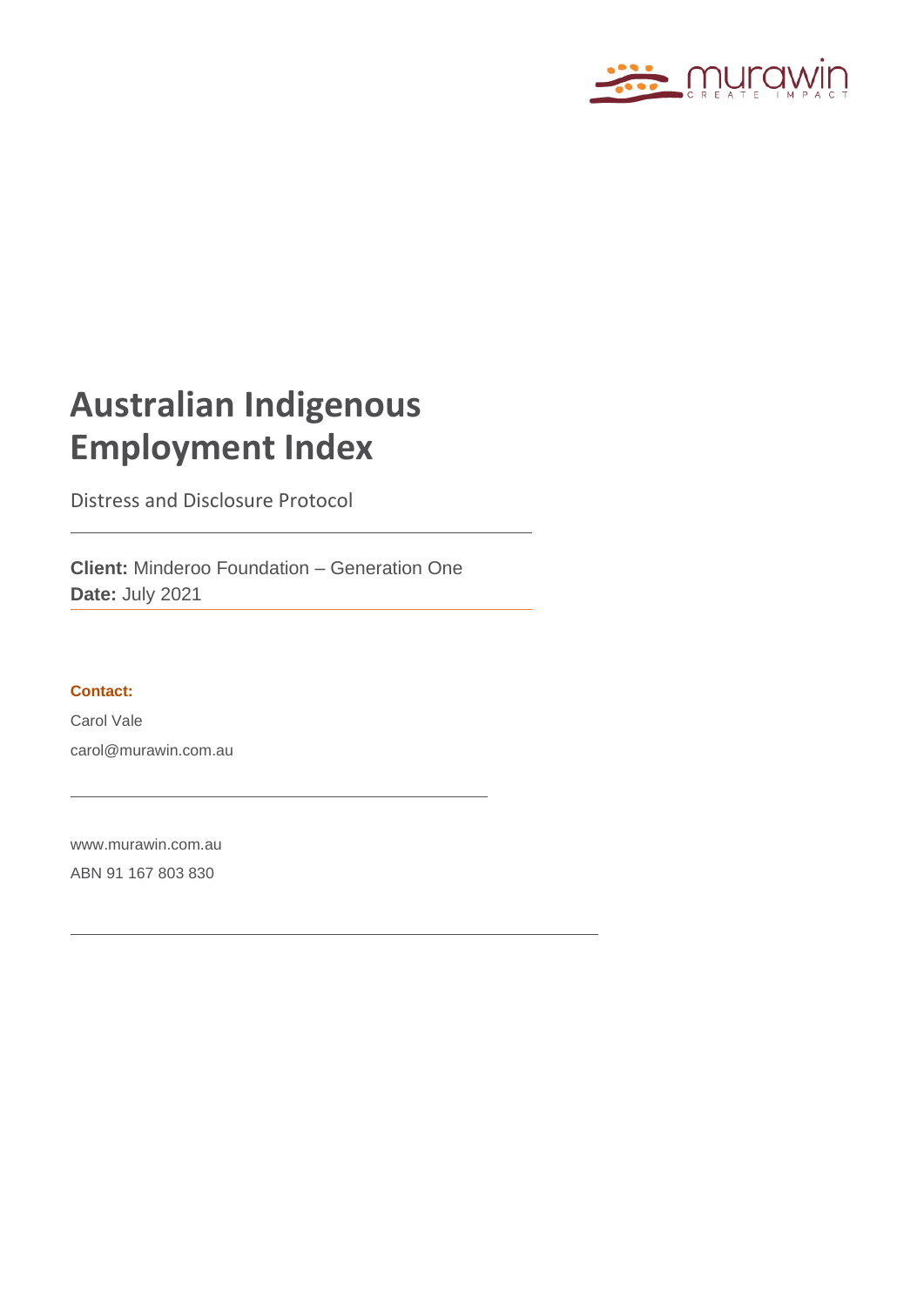# **CONTENTS**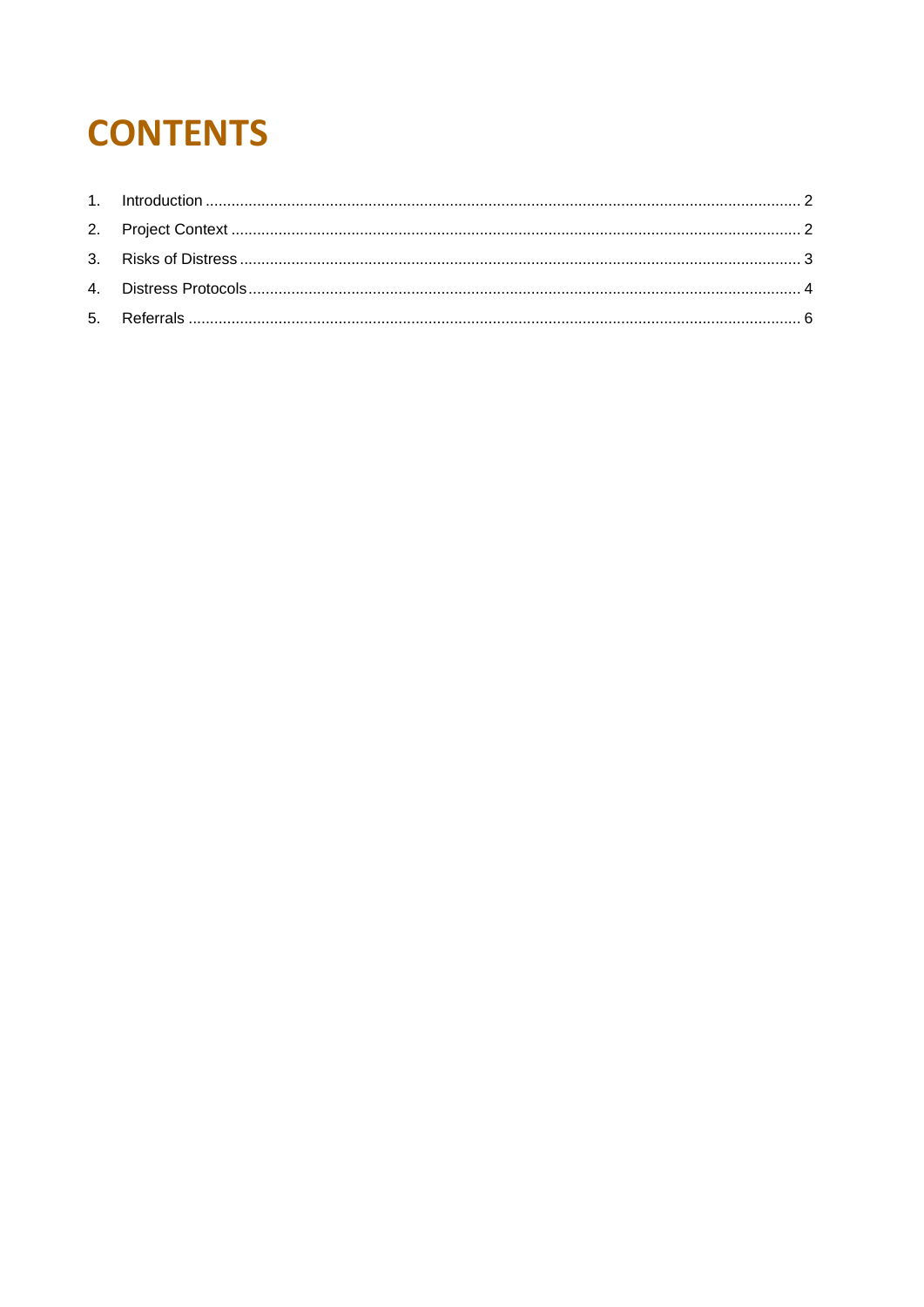### <span id="page-2-0"></span>**1. INTRODUCTION**

Minderoo Foundation (Generation One), Bankwest Curtin Economics Centre and Murawin Consulting are collaborating on a research project that will look at the current experiences of Indigenous employees and the steps being taken by their organisations to close the employment gap to establish a baseline and identify best practice approaches. Data collection for this project will include qualitative interviews with senior executives, line managers to Indigenous employees and Indigenous employees. It will also include focus groups with groups of Indigenous employees who self-nominate to participate. The project will include a significant number of Aboriginal and Torres Strait Islander participants.

### <span id="page-2-1"></span>**Project Context**

Generation One has identified a gap in quality data to support informed decision making on achieving Indigenous employment parity. Currently data on Indigenous employment trends is captured by ABS Census, annual ABS Labour Force Survey, Closing the Gap and AIHW reporting at population level only. There is an absence of employment trend data at organisational level, nor is data on employment practices collected and aggregated at the individual employer level. This existing data gap means it is difficult to ascertain which organisations, sectors or geographic locations are making progress (or otherwise) on Indigenous employment, and the organisational practices that either underpin or undermine progress.

Generation One plans to start a national dialogue within industry to close the employment gap and requires the development of an Index of Indigenous Employment that will highlight both the state of Indigenous employment and employment practices at Australia's top 50 largest workplaces.

The Index will be informed by a set of key indicators and will produce a unique dataset. The aim of the project is to create the data baseline with the goal of strengthening employer performance across the Index domains, and be used in the context of wider implications in the areas of informing policy change and directing advocacy initiatives.

Specifically, the research results will be used to:

- empower large employers to efficiently improve Indigenous employment outcomes within their organisation and industry;
- inform any future advocacy initiatives to government regarding closing the Indigenous employment gap;
- educate general industry and employers on the strategies to improve Indigenous employment.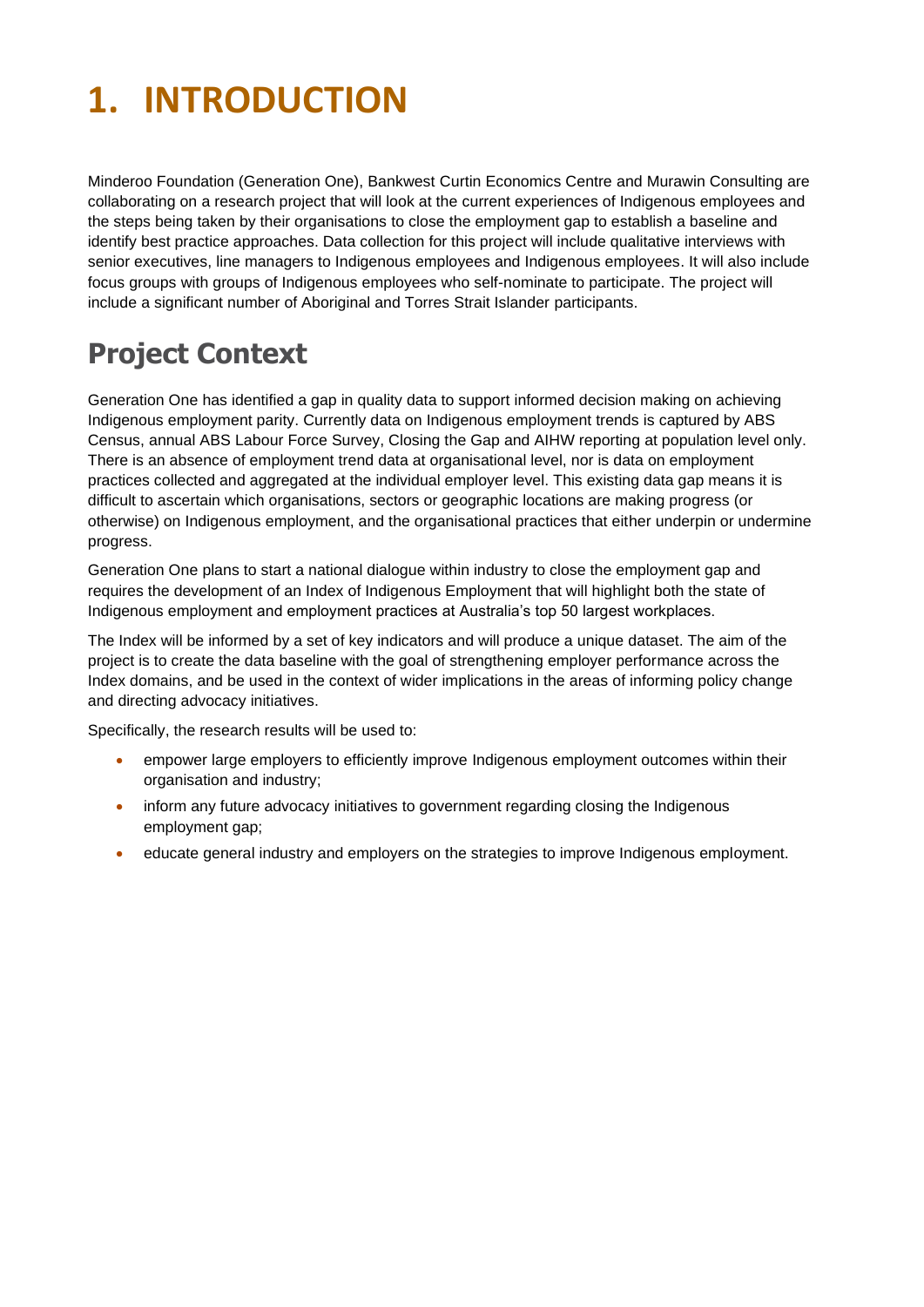# <span id="page-3-0"></span>**2. RISKS OF DISTRESS**

The interviews will collect and analyse data to deliver significant new insights to help build a clearer picture of Indigenous employment and greater understanding of "what works" to recruit and retain Indigenous people; however, there is some risk that these discussions will trigger distress for employees if a participant has had negative experiences in their workplace, of the support or training they have received at work. Given that interviews are focussing on workplace culture, it is possible that non-Indigenous line managers or executives may also experience distress. The interviews will also cover whether Indigenous participants have experienced racism or bias at work, whether they feel their employment is genuine or "tick-a-box" and the cultural load they carry in the workplace – i.e. the extra work that Indigenous people do to educate employees about Indigenous culture, to work on RAPs etc., and this may also raise potentially distressing topics or memories. We also acknowledge that Aboriginal and Torres Strait Islander people may find being involved in research, or speaking to researchers, to be uncomfortable or intimidating due to past poor research practices undertaken with Aboriginal and Torres Strait Islander communities.

The interviews will seek to focus on workplace culture, experience as an Indigenous employee, and leadership and embedding of reconciliation within the organisation, but there is a potential risk that a participant may disclose experiences of racism or discrimination in the workplace.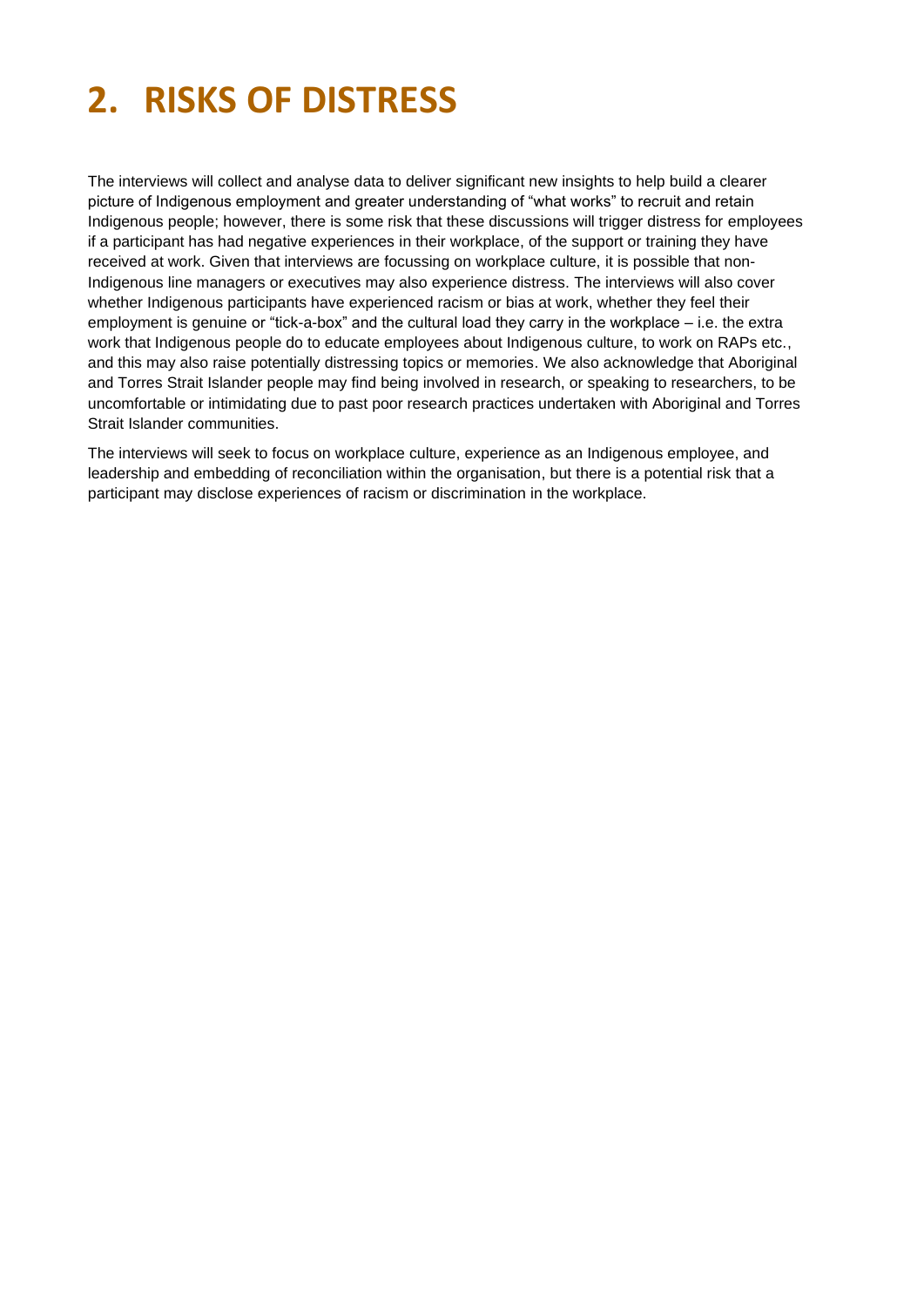# <span id="page-4-0"></span>**3. DISTRESS PROTOCOLS**

This document outlines the procedure for Murawin researchers who are part of the research team to follow if a participant becomes distressed while participating in an interview.

During recruitment, the consent process, and at the commencement of the interview, participants will be reminded of the voluntary nature of their participation, including their right not to answer any questions that they do not want to answer, and their right to withdraw consent at any stage prior to, during, or up to one month after the interview.

The participant information sheet, and the beginning of the interview, will give participants an outline of the types of questions that will be asked. For example:

• "Today we'd like to talk with you about what important Indigenous cultural events your organisation commemorates, and what has been your experience of them?"

During the interview, participants will be reminded that they can take a break at any stage. For example:

- "Please let me know if you would like to take a break"
- "Remember that we can take a break at any stage just let me know"
- During the interview, researchers will monitor participants for signs of distress (as relevant or noticeable in in-person, video or telephone interviews). For example:
- Voice (e.g. quieter sound);
- Facial complexion (e.g. draining of colour);
- Body tension (e.g. shaking hands);
- Extended pauses;
- Breathing;
- Body language (e.g. shielded/closed):
- Crying; and
- Eye contact (e.g. looking down or looking away).

If a participant exhibits signs of distress, the researcher will employ a range of techniques as required. For example:

- Acknowledge the challenges of talking about difficult issues: "it can be really hard to talk about these things"
- Offer to take a break: "would you like to take a short break?"
- Pause the interview: "let's take a little break. I'll stop the recorder"
- Practice and model grounding: "when I'm upset, I find it helpful to focus on taking some slow breaths and focusing on my breathing. Do you want to try that for a moment".
- Offering encouraging comments: "thanks for sharing your experiences with us. It can be hard to talk about these things, but it is really important for us to hear about [insert relevant topic of conversation]. We appreciate your contribution to this research"
- Shift the interview to a less distressing topic, if appropriate: "perhaps you could tell me a bit more about [insert relevant topic of conversation]"
- If and when the moment passes, the researcher can reflect back on their understanding to give the participant an opportunity to reframe their contribution. The interviewer can also recheck consent and provide relevant referrals. For example:
- Provide a summary of the participant's contribution and check the researcher's understanding. "Please correct me if I have not interpreted you correctly, but what I've been hearing is that [insert relevant topic of conversation]"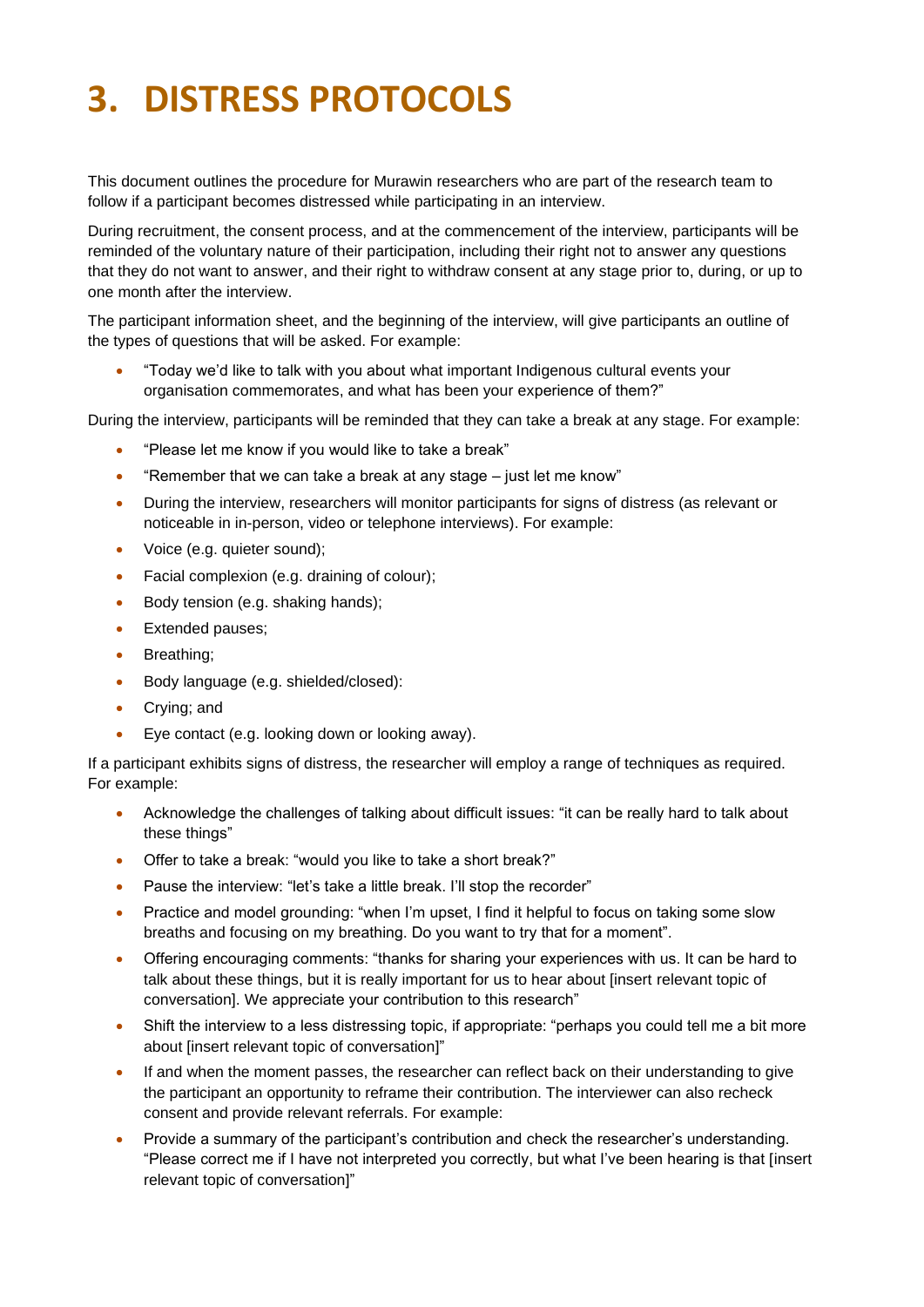- Check consent: "Remember that we can take a break or finish the interview at any time if things are becoming a bit too much for you, and you can skip any questions that you don't want to answer".
- Ask the participant if they would like to continue: "would you like to continue with the interview or finish up here?"
- Guide participant towards relevant support: "do you have someone you can talk to about these things after we finish here today?"
- Offer an opportunity to debrief with a researcher after the interview.
- Provide referrals to appropriate support services (see below for more information on referrals)

If the participant's levels of distress are such that they raise concern or require immediate assistance, the interviewer will pause the interview. If this occurs the researcher will recheck consent for the use of the data collected so far and follow the appropriate procedure. For example:

- Cease the interview: "I'm going to stop the interview here. We can continue another time if you would like. It's your choice about whether what we've talked about so far is included in the research project or not."
- Thank the participant for their contribution regardless of whether they have consented to use of the data.
- Provide referrals and check immediate support (as above).

If the researcher has concerns about a participant, they will advise their project manager at Murawin and the project manager will determine the appropriate course of action. This may include checking in with a participant later in the day or the next day.

If there are concerns about the safety of the participant or another person, the project manager may consult with the Managing Director of Murawin and will pass on information to the appropriate person in the organisation. Interview participants will be made aware prior to the interview that if there are concerns for their safety, the researcher may be required to breach confidentiality. If this is required, the researcher would discuss this with the participant after the interview.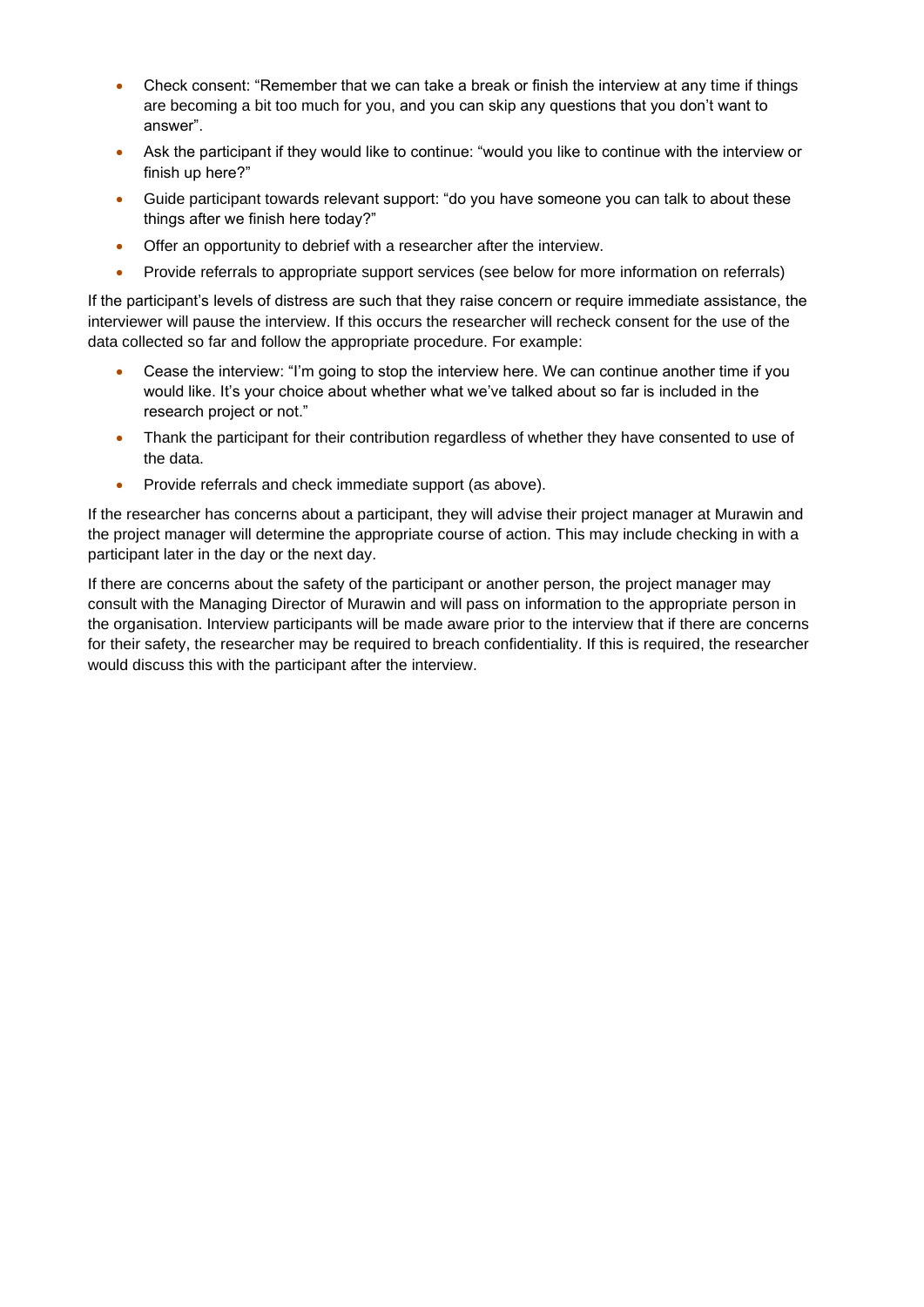### <span id="page-6-0"></span>**4. REFERRALS**

A list of national support services is below. The interviewer can use this list to suggest a possible service (or services) to participants. In addition, we will consult with the Employee Assistance Programs of organisations involved in this project to determine local options for relevant and culturally safe services to refer participants to in case of distress.

 $\overline{1}$ 

| <b>1800 RESPECT</b>                                                 | A national sexual assault, family and<br>domestic violence counselling line for<br>anyone who has experienced, or is at risk<br>of, physical or sexual violence. This service<br>is designed to meet the needs of people<br>with disabilities, Indigenous Australians,<br>young people and individuals from culturally<br>and linguistically diverse backgrounds.<br>Online counselling is also available. | Yes       | <b>1800 RESPECT</b><br>(1800 737 732)<br>1800 RESPECT(link is<br>external)                                                                                                           |
|---------------------------------------------------------------------|------------------------------------------------------------------------------------------------------------------------------------------------------------------------------------------------------------------------------------------------------------------------------------------------------------------------------------------------------------------------------------------------------------|-----------|--------------------------------------------------------------------------------------------------------------------------------------------------------------------------------------|
| <b>Blue Knot</b><br><b>Helpline</b>                                 | Staffed by trained trauma-informed<br>counsellors, this support line offers<br>information, support and referral to adult<br>survivors of childhood trauma and abuse,<br>and partners, family and friends of survivors.                                                                                                                                                                                    | <b>No</b> | 1300 657 380<br>Mon-Sun: 9am - 5pm<br>(AEST)<br><b>Blue Knot Helpline(link</b><br>is external)                                                                                       |
| <b>Bravehearts</b><br><b>Information and</b><br><b>Support Line</b> | Open to anyone wanting information,<br>advice, referrals and support regarding child<br>sexual assault.                                                                                                                                                                                                                                                                                                    | No.       | 1800 272 831<br>Mon-Fri: 8:30am -<br>4:30pm (AEST)<br>(hours vary on public<br>holidays)<br><b>Bravehearts</b><br><b>Information and</b><br><b>Support Line(link is</b><br>external) |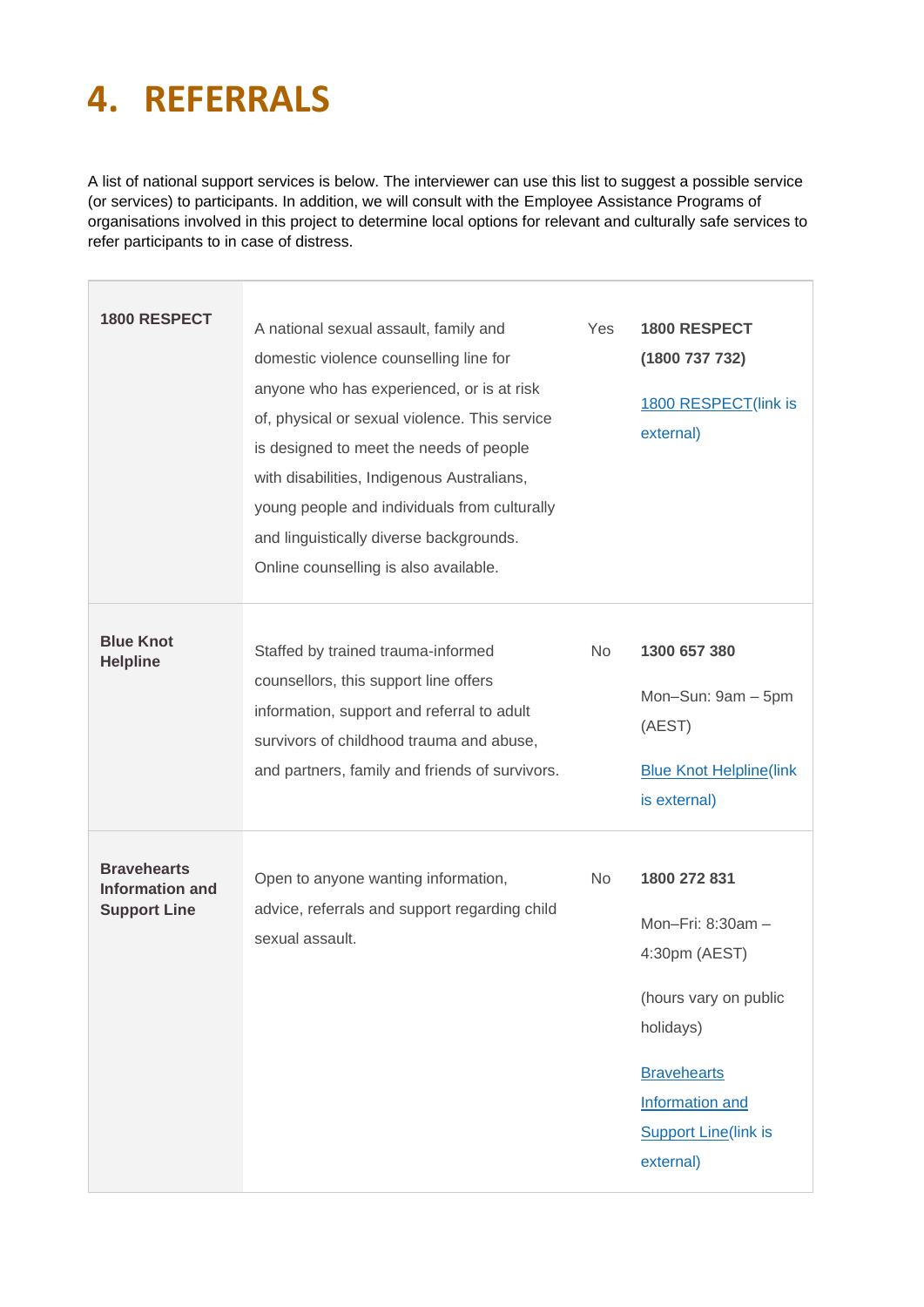| <b>Counselling</b><br>Online                               | A free online and SMS/text-based service<br>for Australian residents concerned about or<br>affected by alcohol and other drugs.                                                                                                                                                                                                                   | Yes            | <b>Counselling Online(link</b><br>is external)<br>Use the website to sign<br>up for SMS support.<br>See the website to<br>sign-up for SMS<br>support |
|------------------------------------------------------------|---------------------------------------------------------------------------------------------------------------------------------------------------------------------------------------------------------------------------------------------------------------------------------------------------------------------------------------------------|----------------|------------------------------------------------------------------------------------------------------------------------------------------------------|
| <b>DrugInfo</b><br>(Alcohol and<br><b>Drug Foundation)</b> | A telephone and online service for anyone<br>who needs relevant, up-to-date information<br>about alcohol and other drugs.                                                                                                                                                                                                                         | Yes            | 1300 858 584<br>DrugInfo(link is<br>external)                                                                                                        |
| eheadspace                                                 | A free and confidential telephone and online<br>service for young people aged 12-25.<br>Qualified youth mental health professionals<br>provide support to young people worried<br>about their mental health or experiencing<br>issues such as depression, bullying and<br>isolation. Support is also available to<br>concerned parents or carers. | N <sub>o</sub> | 1800 650 890<br>Mon-Sun: 9am - 1am<br>(AEST)<br>eheadspace(link is<br>external)                                                                      |
| <b>Family Drug</b><br><b>Support Australia</b>             | A telephone support service for users,<br>families and carers in crisis due to alcohol<br>and other drug use.                                                                                                                                                                                                                                     | Yes            | 1300 368 186<br><b>Family Drug Support</b><br><b>Australia</b> (link is<br>external)                                                                 |
| <b>Family</b><br><b>Relationship</b><br><b>Advice Line</b> | Provides information on family relationship<br>issues and advice on parenting<br>arrangements after separation. It is for<br>anyone - including step-parents, young<br>people and friends - affected by family                                                                                                                                    | N <sub>o</sub> | 1800 050 321<br>Mon-Fri: 8am - 8pm<br>Sat: 10am - 4pm<br>(AEST) (excluding                                                                           |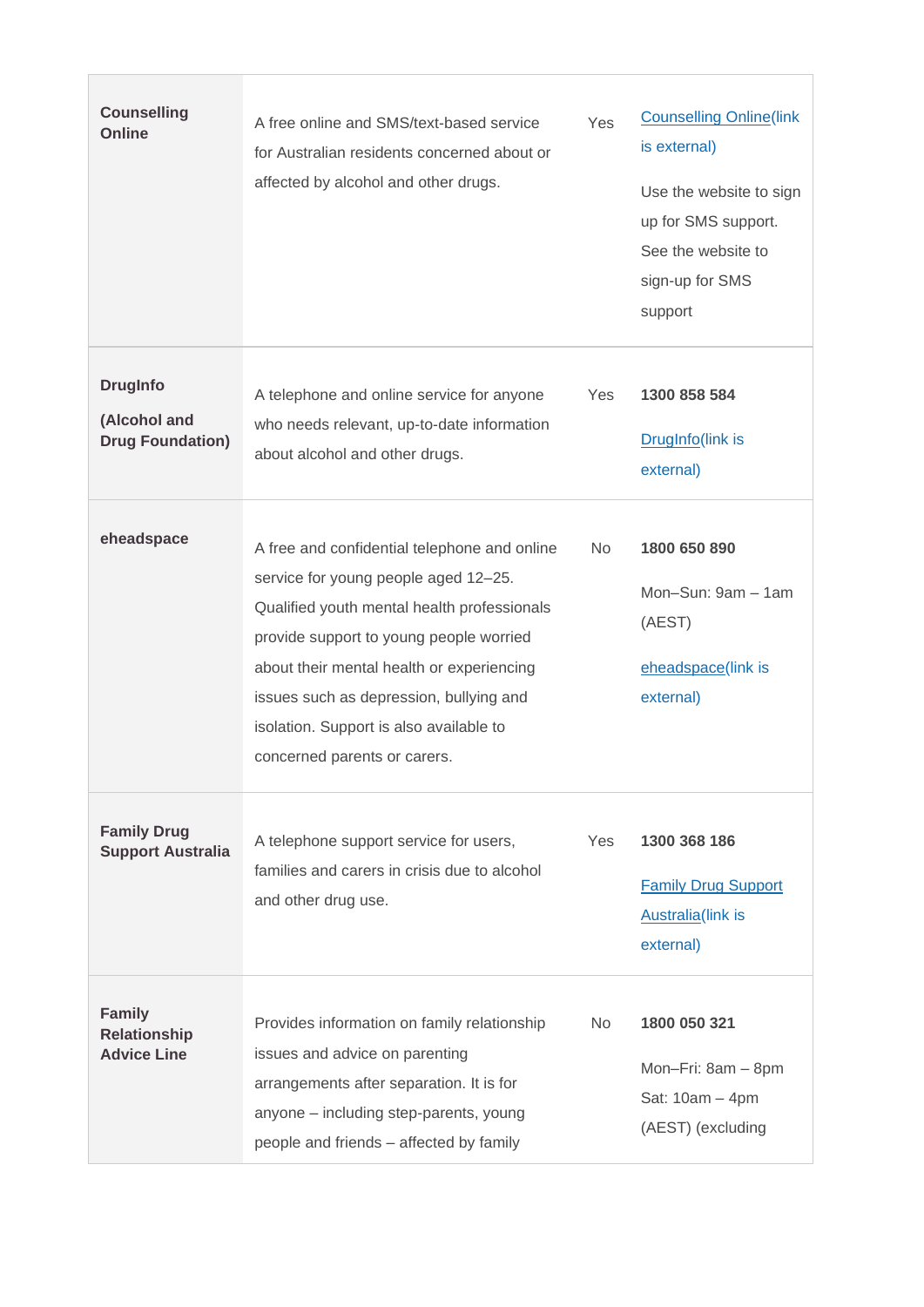|                                     | relationship or separation issues. Referrals<br>to local services are also offered.                                                                                                    |     | national public<br>holidays)<br><b>Family Relationship</b><br><b>Advice Line</b>                                                                |
|-------------------------------------|----------------------------------------------------------------------------------------------------------------------------------------------------------------------------------------|-----|-------------------------------------------------------------------------------------------------------------------------------------------------|
| <b>GriefLine</b>                    | Provides support to people experiencing<br>loss and grief, at any stage in life. Online<br>counselling is also available.                                                              | No  | $(03)$ 9935<br>7400 (National)<br>1300 845 745<br>(National landline<br>only)<br>Mon-Sun: 12pm-<br>3am (AEST)<br>GriefLine(link is<br>external) |
| <b>Kids Helpline</b>                | Provides confidential telephone and online<br>counselling services to young people aged<br>5-25 years old for any reason.                                                              | Yes | 1800 551 800<br>Kids Helpline(link is<br>external)                                                                                              |
| <b>Lifeline</b>                     | A generalist and crisis telephone<br>counselling, information and referral service,<br>provided by trained volunteers who are<br>supported by professional staff.                      | Yes | 13 11 14<br><b>Lifeline</b> (link is external)                                                                                                  |
| <b>MensLine</b><br><b>Australia</b> | A telephone and online support service for<br>men with family and relationship concerns.<br>MensLine is staffed by professional<br>counsellors who are experienced in men's<br>issues. | Yes | 1300 789 978<br><b>MensLine Australia(link</b><br>is external)                                                                                  |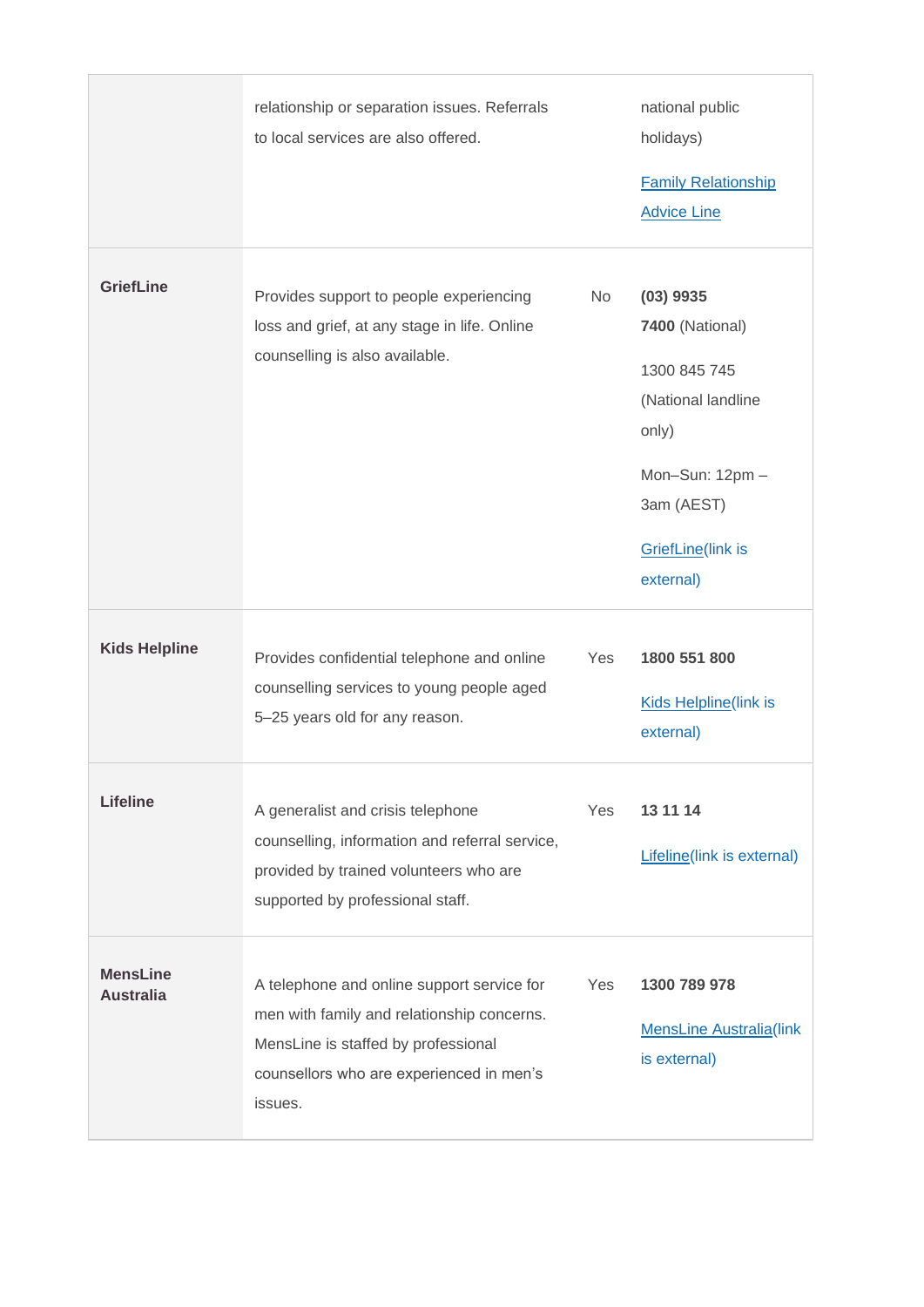| <b>Men's Referral</b><br><b>Service</b>                     | Offers a confidential telephone service<br>provided for men by men. For men who<br>want to stop their violent or abusive<br>behaviour towards their family members.<br>Women can also seek information and help<br>for their male partner, husband, relative or<br>friend.                                                              | $No*$     | 1300 766 491<br>Mon-Fri: 8am - 9pm<br>Sat-Sun: 9am - 5pm<br>(AEST)<br>No to Violence - Men's<br><b>Referral Service(link is</b><br>external)<br>* Service is available<br>24 hours in Tasmania<br>and New South Wales. |
|-------------------------------------------------------------|-----------------------------------------------------------------------------------------------------------------------------------------------------------------------------------------------------------------------------------------------------------------------------------------------------------------------------------------|-----------|------------------------------------------------------------------------------------------------------------------------------------------------------------------------------------------------------------------------|
| <b>Mind Australia</b><br><b>Carer Helpline</b>              | Provides free, confidential information,<br>support and referral for family, carers and<br>friends of people with a mental illness.                                                                                                                                                                                                     | <b>No</b> | 1300 554 660<br>Mon-Fri: 9am - 5pm<br>(AEST)<br><b>Mind Australia (link is</b><br>external)                                                                                                                            |
| <b>National Alcohol</b><br>and Other Drug<br><b>Hotline</b> | Provides confidential advice about alcohol<br>and other drugs to individuals, family and<br>friends, general practitioners, health<br>professionals, and business and community<br>groups. The hotline will automatically<br>redirect you to the Alcohol and Other Drug<br>Information Service operating in your state<br>or territory. | Yes       | 1800 250 015<br><b>National Alcohol and</b><br><b>Other Drug hotline</b>                                                                                                                                               |
| <b>QLife</b>                                                | Provides early intervention, peer-supported<br>telephone counselling and referral services<br>for people who identify as lesbian, gay,<br>bisexual, trans, and/or intersex (LGBTI).                                                                                                                                                     | No.       | 1800 184 527<br>Mon-Sun: 3pm -<br>12am (AEST)<br><b>QLife (link is external)</b>                                                                                                                                       |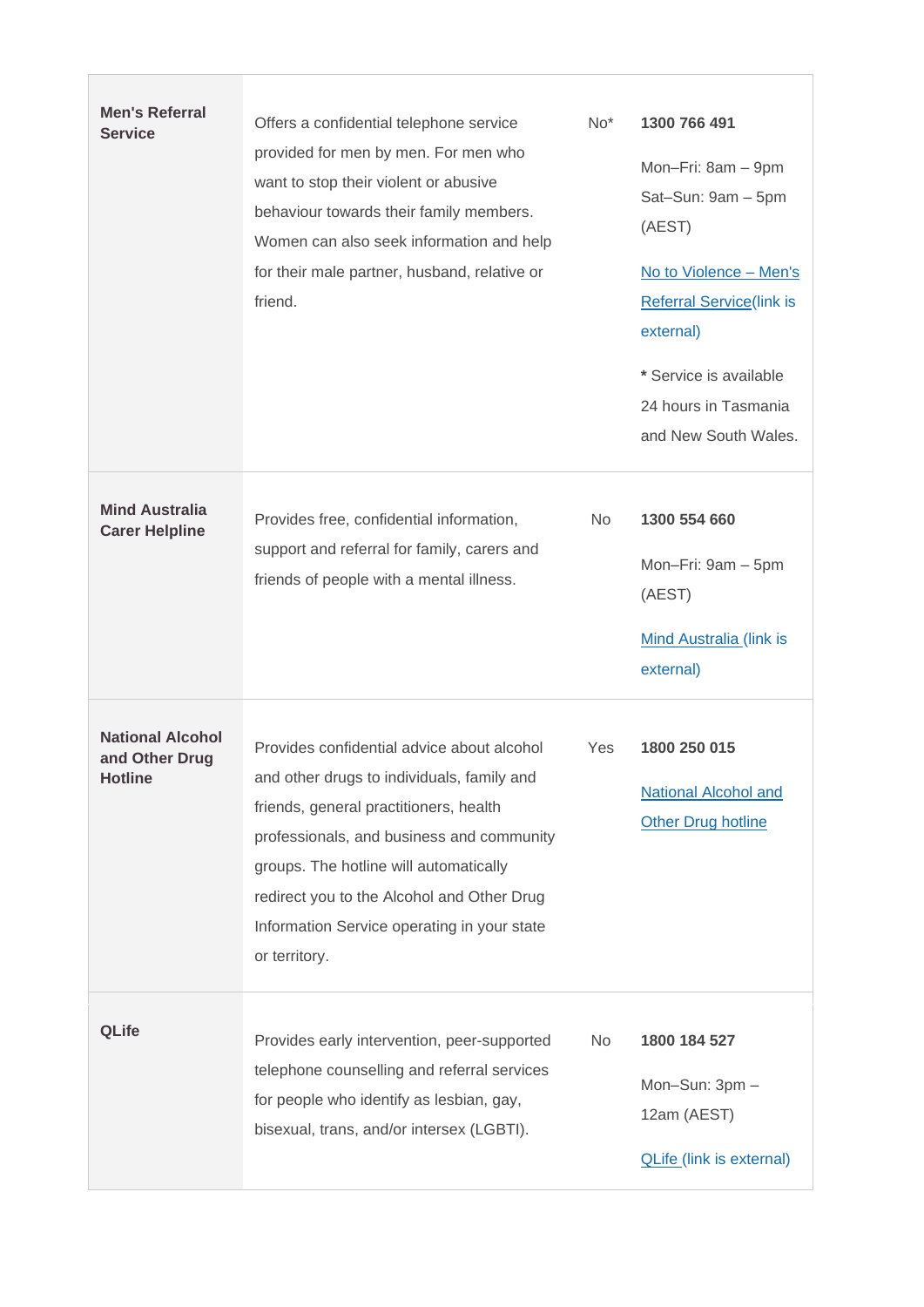| <b>Samaritans</b>                          | Provides anonymous crisis support, for<br>issues such as relationship or family<br>problems, loss and bereavement, financial<br>or job-related worries, illness, addiction and<br>suicide.                                                                                                                              | Yes       | 135 427<br><b>Samaritans (link is</b><br>external)                                             |
|--------------------------------------------|-------------------------------------------------------------------------------------------------------------------------------------------------------------------------------------------------------------------------------------------------------------------------------------------------------------------------|-----------|------------------------------------------------------------------------------------------------|
| <b>SANE Australia</b>                      | Provides information, guidance and referrals<br>to people who are affected by or need<br>support to manage mental health concerns.                                                                                                                                                                                      | No.       | 1800 187 263<br>Mon-Fri: 9am - 5pm<br>(AEST)<br><b>SANE Australia (link is</b><br>external)    |
| <b>Suicide Call Back</b><br><b>Service</b> | Provides telephone, video and online<br>counselling to people 15 years and older<br>who are affected by suicide, which can<br>include feeling suicidal, being worried about<br>someone, caring for someone suicidal,<br>being bereaved by suicide and health<br>professionals supporting people affected by<br>suicide. | Yes       | 1300 659 467<br><b>Suicide Call Back</b><br>Service (link is<br>external)                      |
| <b>Wellways</b><br><b>Helpline</b>         | A peer-led, volunteer support and referral<br>service that provides information to people<br>experiencing mental health issues, as well<br>as their families and friends.                                                                                                                                               | <b>No</b> | 1300 111 400<br>Mon-Fri: 9am - 9pm<br>(AEST)<br><b>Wellways Helpline (link</b><br>is external) |
| Youth<br><b>BeyondBlue</b>                 | Provides information and confidential<br>telephone and online counselling for young<br>people aged 12-25 years old, who may be                                                                                                                                                                                          | Yes*      | 1300 224 636<br>* Online counselling<br>available Mon-Sun:<br>3pm - 12am (AEST)                |